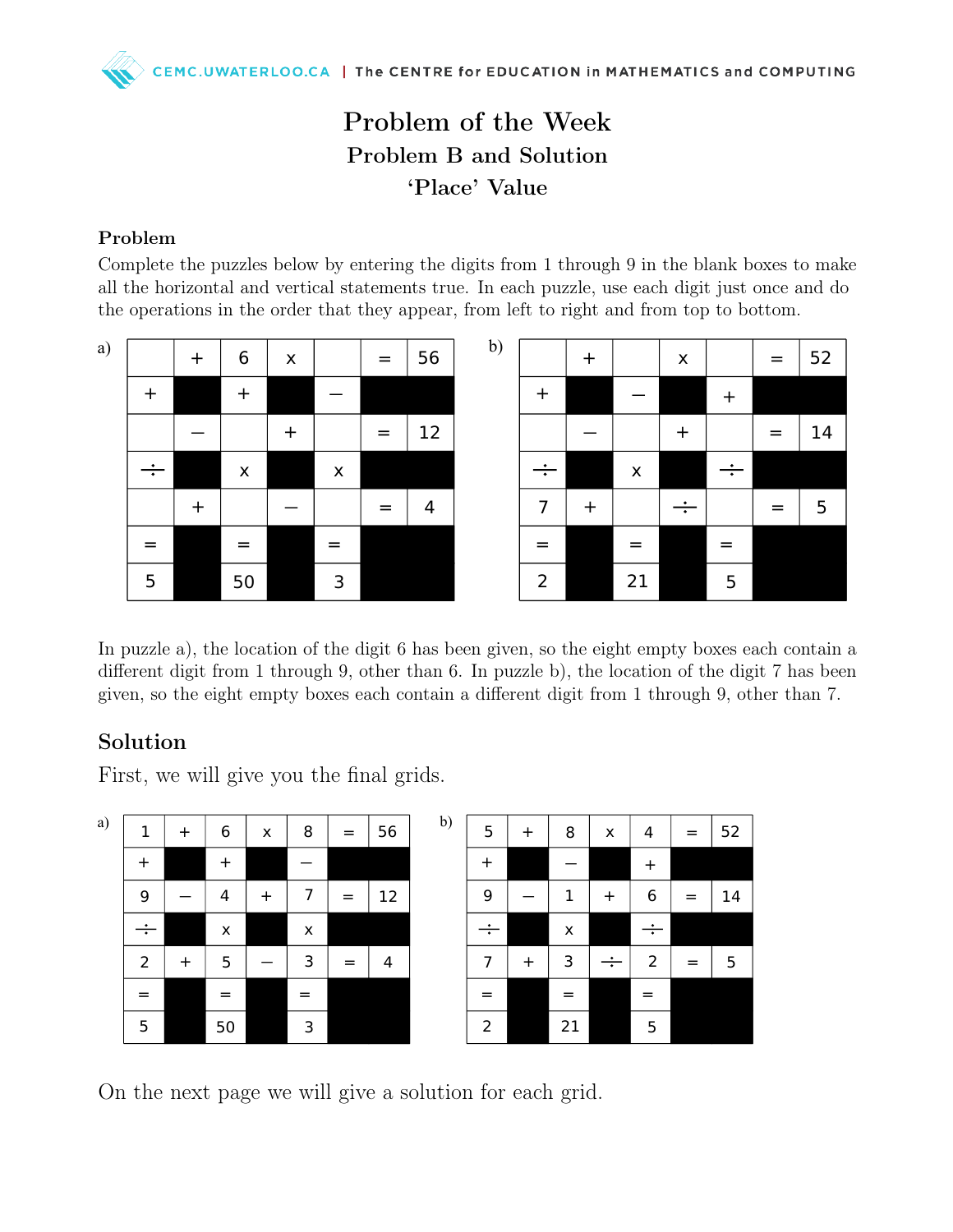

### For puzzle a):

Label the unknown values with the letters shown below.

| $\boldsymbol{a}$ |             | 6              | $\times$ | $\boldsymbol{b}$ | ═ | 56 |
|------------------|-------------|----------------|----------|------------------|---|----|
| $\div$           |             | ┿              |          |                  |   |    |
| $\overline{c}$   |             | $\overline{d}$ | ╋        | $\epsilon$       |   | 12 |
|                  |             | $\times$       |          | $\times$         |   |    |
|                  | $\mathbf +$ | $\mathfrak g$  |          | $\boldsymbol{h}$ |   | 4  |
| ═                |             | ⋍              |          | $=$              |   |    |
| 5                |             | 50             |          | 3                |   |    |

Let's start with  $g$ . From the second column, we see that  $g$  must be 1, 2, or 5, since these are the only digits that divide into 50.

If  $g = 1$ , then  $6 + d$  must be 50. This is not possible since d must be a single digit.

If  $g = 2$ , then  $6 + d$  must be 25. This is not possible since d must be a single digit.

If  $g = 5$ , then since  $10 \times 5 = 50$ ,  $6 + d$  must be 10, and so  $d = 4$ . This is possible.

Therefore  $g = 5$  and  $d = 4$ . We add these to the grid.

Next, we'll look at  $b$ . From the first row, we see that  $b$  must be 1, 2, 4, 7 or 8, since these are the only digits that divide 56. However, b cannot be 4 since  $d = 4$ . Also, b cannot be 1 or 2 because then  $a + 6$  must be 56 or 28, which are both not possible since a must be a single digit. Therefore,  $b = 7$  or  $b = 8$ .

If  $b = 7$ , then  $a + 6$  must be 8, and so  $a = 2$ .

If  $a = 2$ , then  $c = 3$  and  $f = 1$  or  $c = 8$  and  $f = 2$ .

However, if  $c = 3$ , then  $e = 13$ . Since 13 is not a digit, this is not possible.

If  $c = 8$ , then both  $a = 2$  and  $f = 2$ , which is not possible. Therefore, b cannot be 7.

Therefore,  $b = 8$  and  $a + 6$  must be 7, and so  $a = 1$ . We add these to the grid.

Next, we'll look at c. From the first column, we know that  $1+c$  is a multiple of 5. This means c is either 4 or 9. Since  $d = 4$ , c cannot be 4.

Therefore,  $c = 9$ .

Since  $c = 9$ , then since  $10 \div 2 = 5$  we must have  $f = 2$ .

From the second row, since  $c = 9$ , then  $e = 7$ .

From the third row, since  $f = 2$ , then  $h = 3$  and the grid is now complete.

| $\boldsymbol{a}$ | ┿ | 6              | $\times$ | $\boldsymbol{b}$ |   | 56     |
|------------------|---|----------------|----------|------------------|---|--------|
| $\mathrm{+}$     |   | $\, +$         |          |                  |   |        |
| $\overline{c}$   |   | 4              | $\ddag$  | $\boldsymbol{e}$ | = | $12\,$ |
| ÷                |   | $\times$       |          | $\times$         |   |        |
|                  |   | $\overline{5}$ |          | $\boldsymbol{h}$ | = | 4      |
| ═                |   | Ξ              |          | $\overline{a}$   |   |        |
| $\overline{5}$   |   | 50             |          | 3                |   |        |

| 1              | $\bm{+}$ | 6              | $\times$ | 8                |   | 56 |
|----------------|----------|----------------|----------|------------------|---|----|
| $\ddot{}$      |          | ┿              |          |                  |   |    |
| $\overline{c}$ |          | 4              |          | $\epsilon$       | = | 12 |
| ÷              |          | $\times$       |          | $\times$         |   |    |
|                | $\ddag$  | $\overline{5}$ |          | $\boldsymbol{h}$ |   | 4  |
|                |          | $\equiv$       |          | =                |   |    |
| $\overline{5}$ |          | 50             |          | 3                |   |    |

| $\mathbf{1}$   | 6              | $\times$ | 8        | Ξ | 56 |
|----------------|----------------|----------|----------|---|----|
| ╇              | $\pm$          |          |          |   |    |
| 9              | $\overline{4}$ | $\ddag$  | 7        |   | 12 |
| ÷              | $\times$       |          | $\times$ |   |    |
| $\overline{2}$ | $\overline{5}$ |          | 3        | - | 4  |
| $=$            | $\equiv$       |          | $\equiv$ |   |    |
| $\overline{5}$ | 50             |          | 3        |   |    |